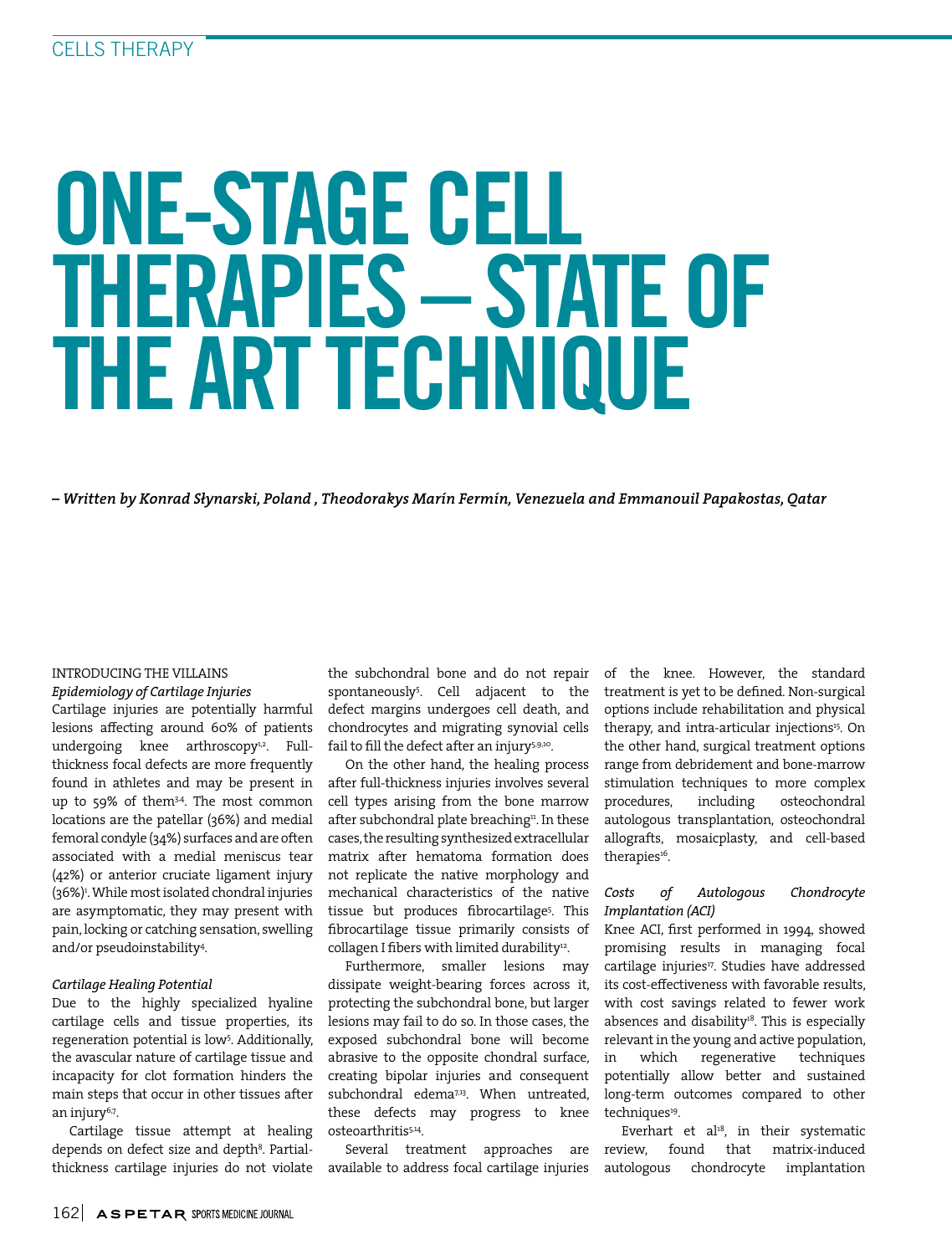

**Image:** llustration.

(MACI) had better cost-efficacy than its counterpart implementing a periosteal cover, with costs surpassing 50,000 USD per quality-adjusted life-year over ten years. However, this two-stage procedure is still expensive, costing approximately 16,226 EUR<sup>20</sup>. The need for a second procedure is a difficulty that translates into additional indirect costs from loss of productivity and qualitative deleterious effects from a time and monetary point of view<sup>18</sup>.

Likewise, Its logistical complexity and the need for chondrocyte culture in highly specialized laboratories with processing costs exceeding 30,000 USD in the United States have limited its widespread implementation<sup>21,22</sup>. Since then, numerous modifications of this technique have been

introduced, aiming for a single-stage definitive solution given its cost-saving potential.

#### CHOOSING THE WEAPONS

# *Chondrocytes: The Secluded Cell of Cartilage Tissue*

Chondrocytes are mesenchymal cells specialized in extracellular matrix synthesis<sup>5</sup>. They represent only 2% of the articular cartilage volume and lead the cartilage homeostasis through secreting enzymes, growth factors, and inflammatory mediators<sup>5,7</sup>. Cartilage extracellular matrix is mainly composed of collagen II fibers, proteoglycans, and glycoproteins. The matrix interweaved architecture results in unique viscoelastic properties, providing

a smooth and lubricated surface for low friction movement and load transmission<sup>5</sup>.

Chondrocytes are the only cells capable of creating new hyaline cartilage. Thus, the quest for cartilage restoration has involved its implementation in several attempts. ACI has been demonstrated to be an effective treatment option in managing large, full-thickness symptomatic chondral lesions of the femoral condyles with early improvement and sustained at long-term follow-up23,24.

Moseley et al<sup>23</sup>, in a multicenter observational study comprising 72 patients, reported that 75% of them improved from their baseline scores at 1 to 5-year follow-up, and 87% maintained their improvement to the last follow-up (mean 9.2 years), with an early failure rate in 17% of patients (mean 2.5 years). Similarly, Peterson et al<sup>24</sup> have reported similar outcomes in 224 patients with follow-up as long as 20 years.

While first-generation ACI has demonstrated satisfactory outcomes, there is still a gap for improvement in clinical outcomes, failure rates, and costs. Current practices aim to harvest chondrocytes from non-weight-bearing cartilage zones and implement fast isolation protocols, avoiding cell culture and two-stage procedures<sup>25</sup>. Moreover, it has been suggested that implementing chondrocytes from the injury rim or even arthritic cartilage seems not to alter the quality of newly synthesized cartilage, which may help to avoid donorsite morbidity<sup>22,25</sup>.

Hyaline cartilage is harvested using a shaver or curettes from the medial margin of the medial femoral condyle, medial margin of the trochlea, or the lesion rim area to obtain approximately 0.3  $g^{25}$ . This tissue is recycled using enzymatic reactions to obtain chondrons (chondrocytes with their pericellular matrix) within an hour, enabling one-stage procedures. Cells are washed and counted to meet the density and ratio according to the defect<sup>17,25</sup>.

*Bone-Marrow-Derived Mesenchymal Stem Cells (BM-MSC): The Most Popular Stem Cell* Mesenchymal stem cells (MSC) are an adult lineage of multipotent cells with the potential to differentiate to the bone, cartilage, and other connective tissues by local signaling and genetic potential at embryonic stage<sup>26,27</sup>. However, according to the current understanding all MSC are pericytes, embeded in the capillaries, and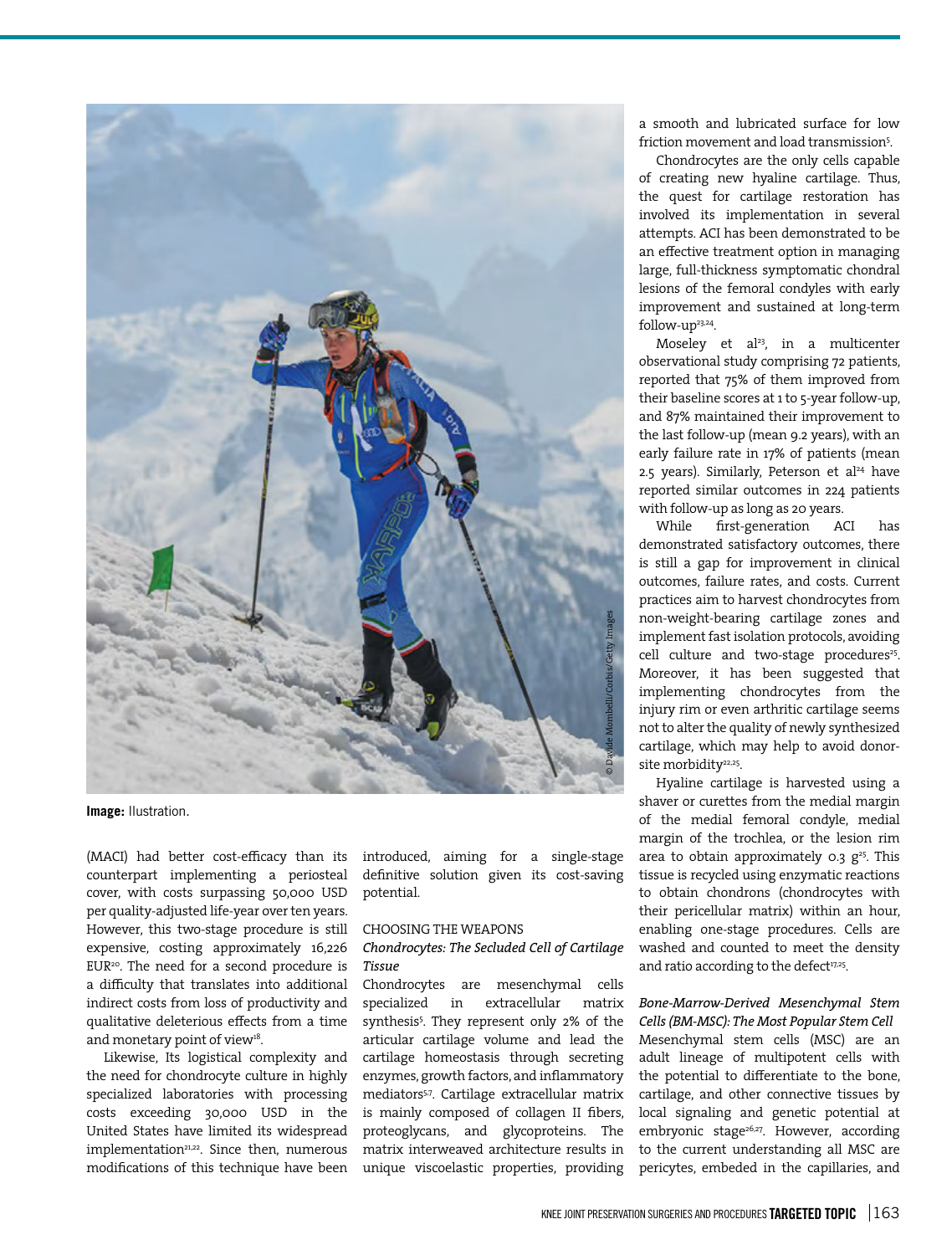# CELLS THERAPY



Figure 1: Cartilage defect of MFC after debridement and creation of stable shoulders.

Figure 2: Harvesting of healthy piece of cartilage from non-weight bearing area (notch).

Figure 3: Harvesting cartilage pieces from the defect.

**Figure 4:** Cartilage pieces minced and enzymatically digested to chondrons in the In-Theater portable lab.

do not differentiate to other cells type, but, when activated, secret growth factors that have influence on surrounding cell types<sup>28</sup>.

Pericytes are stimulated by soluble growth factors and chemokines to become activated MSC, which respond to the microenvironment by secreting trophic (mitogenic, angiogenic, anti-apoptotic or scar reduction), immunomodulatory or antimicrobial factors<sup>28</sup>.

They are currently the most widely used stem cells<sup>29</sup>. According to the International Society for Cellular Therapy criteria<sup>30</sup>, a MSC must be (a) plastic adherent, (b) express CD105, CD73, and CD90, and not CD45, CD34, CD14, or CD11b, CD79 alpha or CD19, and HLA-DR surface molecules, and (c) differentiate into osteoblasts, adipocytes, and chondroblasts in vitro.

These cells are typically harvested in the iliac crest by aspiration, although the number of collected cells is minimal<sup>31,32</sup>. In the bone marrow of skeletally mature patients, the number of MSC ranges from 1:50000 to 1:100000, a few hundred per milliliter of marrow aspirate<sup>31</sup>. Furthermore, the implementation of allogeneic MSC has shown not to activate an adverse immune response while promoting chondrogenic potential of the surrounding chondrocytes, presenting as a safe option to be implemented.

Theoretically, the chondrogenic and trophic potential of MSC and homing are the most critical mechanisms in which these cells participate in the restoration of cartilage<sup>27,33-35</sup>. The first one, in which the cells differentiate to cartilage cells restoring the lost function and morphology; and the second, secreting several bioactive factors to promote repair environment<sup>31</sup>. The latter being the most accepted after de Windt et al<sup>17</sup> revealed that tracking these cells showed a temporary behavior, enhancing joint homeostasis before disappearing.

In a case series by Gobbi et al<sup>21</sup>, successful comparable long-term outcomes in IKDC, KOOS, and Tegner activity scale were obtained when implementing BM-MSC in a hyaluronan-based scaffold for the treatment of full-thickness cartilage injuries ≥ 1 cm². The implementation of BM-MSC in a hyaluronan-based scaffold is an emerging therapeutic option among one-stage cartilage restorative procedures.

# *Synergistic Effect of Combined Chondrocyte and Mesenchymal Stem Cells*

It has been suggested that a combination of chondrocytes and BM-MSC may increase the chondrogenic potential of the firsts<sup>36,37</sup>. Although MSC have shown no differentiation into chondrocytes in these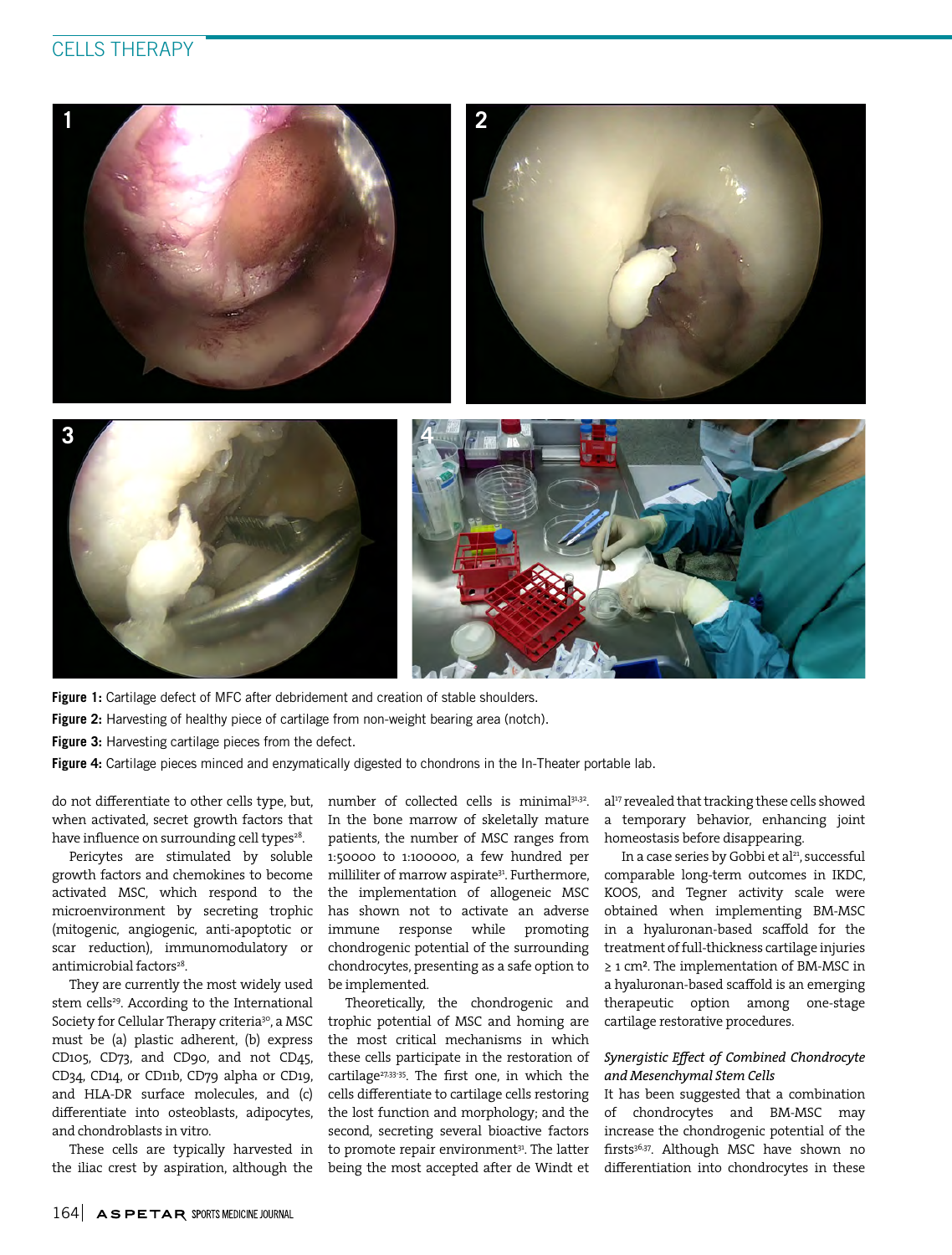circumstances in recent investigations<sup>17</sup>, paracrine trophic and immunomodulatory effects contribute to the regeneration of the lesion<sup>25</sup>. It seems that MSC fade over time but secreting site-specific factors that promote tissue regeneration<sup>17</sup>. Complementing chondrocytes with MSC ensures a higher cell density in the defect and stimulates further hyaline matrix synthesis<sup>25,38-41</sup>.

### *Scaffolds and Carriers*

The use of scaffolds has also been widely studied during the last decades. They show advantages such as the uniform distribution of the seeded cells, provide a temporary platform for the new to be synthesized extracellular matrix which components may be implemented for such role42-44.

Hyaluronan-based scaffolds and fibrin glue are among the most popular options, but new biomaterial are being continuously developed and studied for cartilage restoration<sup>29,45-47</sup>. To date, hyaluronan-based scaffolds have shown to be superior to other types, as they "recrerate" or mimic embroynic environment in limb buds development.

# THE AVENGER

#### *Indications*

One-stage cartilage restoration with chondrocytes and MSC is the preferred technique for focal cartilage lesions on the femoral condyles or trochlear, ICRS II or III, > 1 cm², in adult patients with stable and wellaligned knees and meniscal loss < 50%22,25.

*One-Stage Restoration with Chondrocytes and Bone Marrow-Derived Mesenchymal Stem Cells: Surgical Technique22,25*

Surgery can be performed via arthroscopy or a mini-arthrotomy approach. Cartilage defects are

debrided with curettes, removing the calcified layer and creating vertical and stable margins (Figure 1).

Cartilage pieces and BM-MSC are harvested afterward (Figures 2 and 3). Autologous chondrons (after enzymatic digestion of the minced cartilage) and MSCs are combined in a 1:9 ratio (standard) or 2:8 ratio (high yield) (Figures 4 and 5), depending on the number of isolated chondrons<sup>17</sup>.

The lesion is measured, and a scaffold is prepared to meet the shape and thickness of the defect when implemented. In the next step the scaffold is implanted in the defect seeded with the cell mixture and further stabilized with the use of fibrin glue (Figures 6 and 7). Seeding after the fixation of the scaffold results in less cellular death resulting from manipulation<sup>36</sup>. The implantation of the cell mixture is also feasible directly in the fibrin glue without a scaffold.

Finally, the knee is tested for passive range of motion, checking the implant stability.



**Figure 5:** Dilution of Chondrons and MSCs provided for final implantation.

**Figure 6:** Properly sized scaffold implanted and seeded with the dilution.

**Figure 7:** Fibrin glue used for final stabilization of the implant.